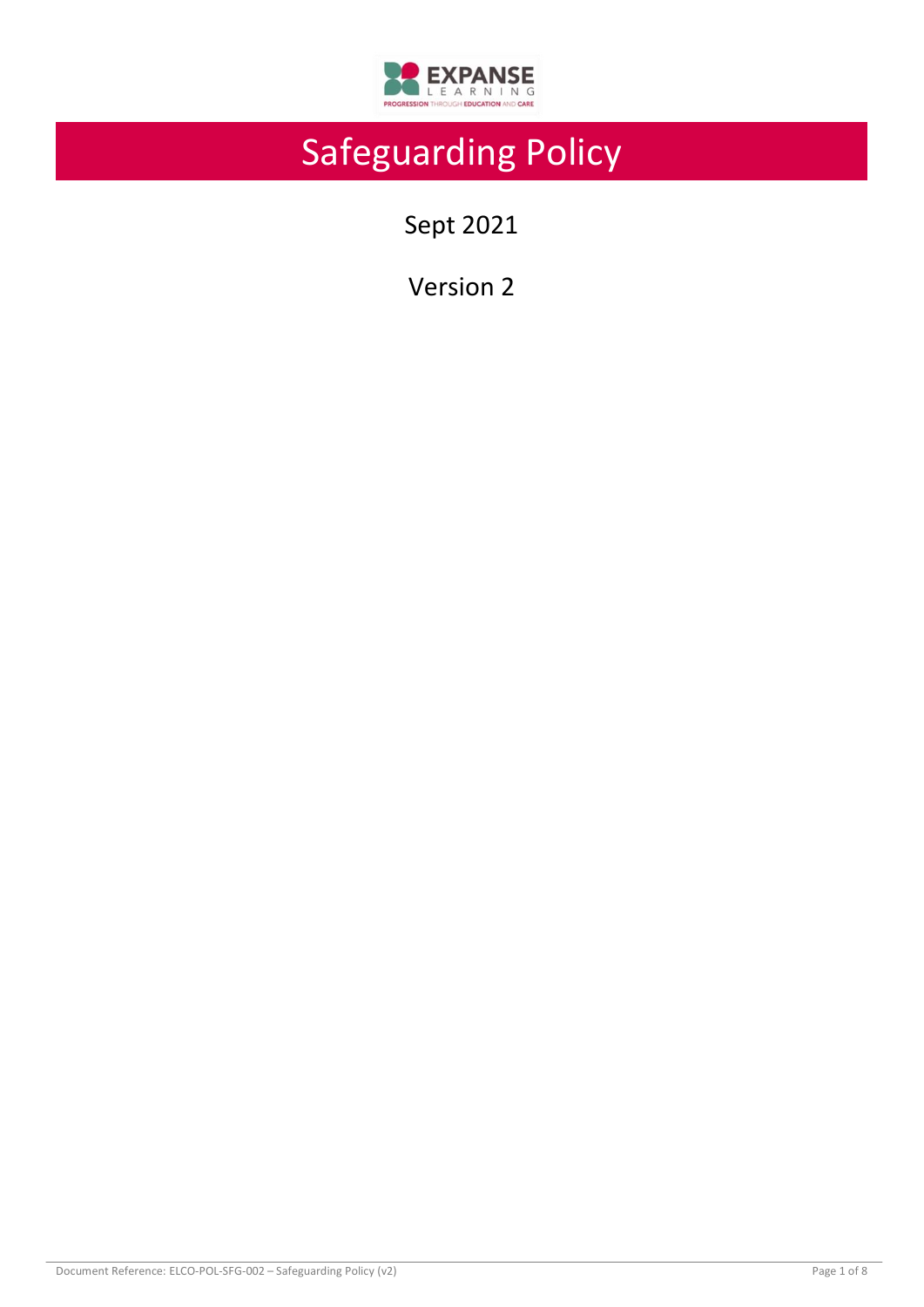| 1.             | <b>GENERAL INFORMATION</b>                                       | 3 |  |  |
|----------------|------------------------------------------------------------------|---|--|--|
| 2 <sub>1</sub> | WHAT IS CONTEXTUAL SAFEGUARDING                                  | 3 |  |  |
| 3.             | <b>INTRODUCTION</b>                                              | 3 |  |  |
| 4.             | <b>PURPOSE</b>                                                   | 3 |  |  |
| 5.             | <b>SCOPE</b>                                                     | 3 |  |  |
| 6.             | <b>POLICY STATEMENT</b>                                          | 2 |  |  |
| 7.             | <b>ROLES &amp; RESPONSIBILITIES</b>                              | 3 |  |  |
| 8.             | <b>REVIEW</b>                                                    | 3 |  |  |
|                | 5<br>APPENDIX 1: PREVENTING EXTREMISM & RADICALISATION PROCEDURE |   |  |  |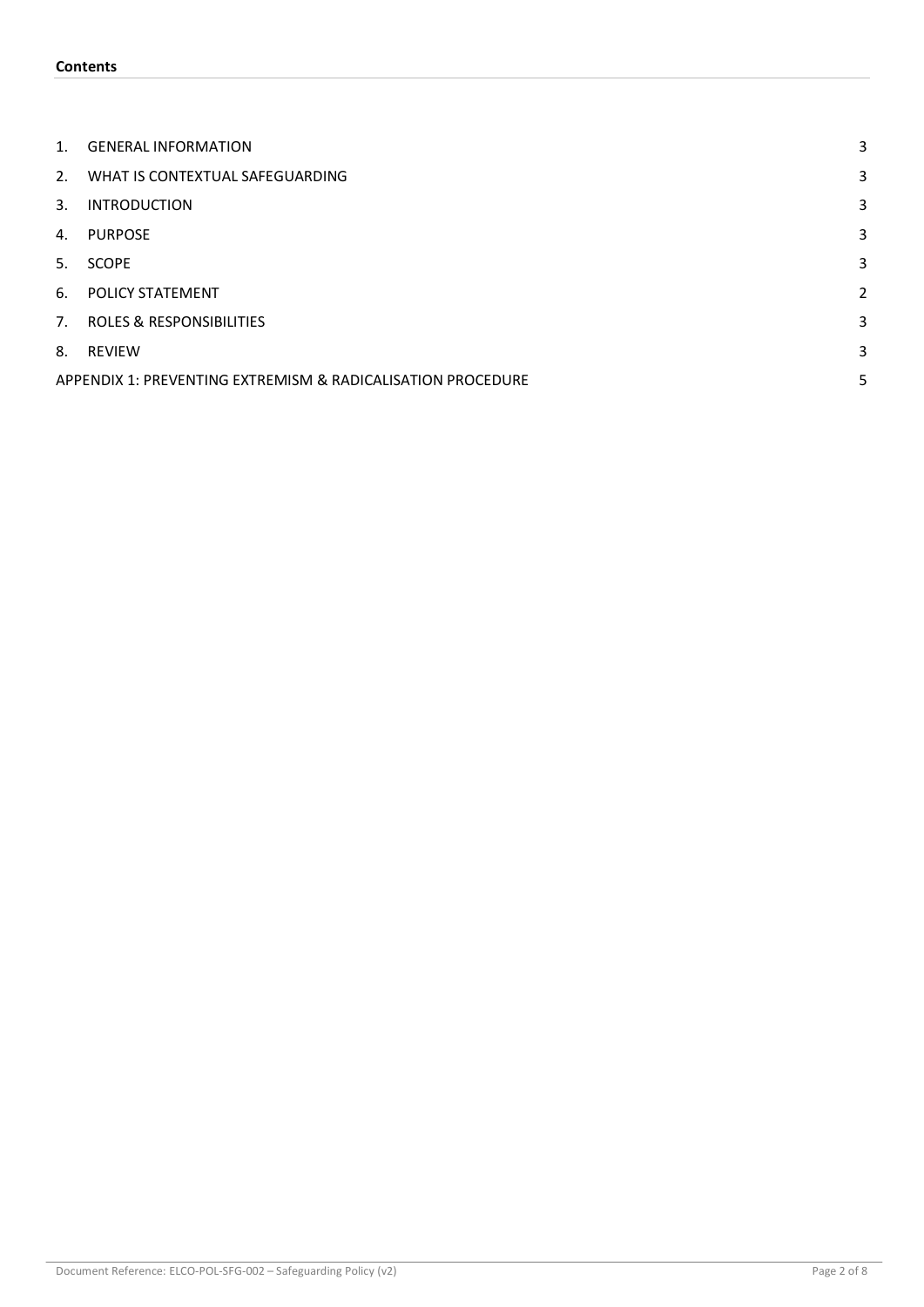## <span id="page-2-0"></span>**1. General Information**

Proprietor / CEO: Anthony Brown Director of College: Karl Wane Designated Safeguarding Lead: Lorraine Woosey Designated Safeguarding Officers: Scott Gray / Julieanne Prescott / Steph Howard / Emma Taylor Chair of Governors: Martin Budden Designated Safeguarding Governor: Christine Galligan

## <span id="page-2-1"></span>**2. What is Contextual Safeguarding**

Contextual Safeguarding is an approach to understanding, and responding to, young people's experiences of significant harm beyond their families. It recognises that the different relationships that young people form in their communities, colleges and online can feature violence and abuse. Parents and carers have little influence over these contexts, and young people's experiences of extra-familial abuse can undermine parent-child relationships.

Therefore, social care practitioners, safeguarding systems and wider safeguarding partnerships need to engage with individuals and sectors who do have influence over/within extra-familial contexts, and recognise that assessment of, and intervention with, these spaces are a critical part of safeguarding practices. Contextual Safeguarding, therefore, expands the objectives of safeguarding systems in recognition that young people are vulnerable to abuse beyond their front doors.

The college will ensure that all staff and governors are aware of and understand their responsibilities in relation to contextual safeguarding.

#### <span id="page-2-2"></span>**3. Introduction**

#### **Background and legal Framework**

This Policy should be read in conjunction with the college's Safeguarding Procedures and links to the following policies, guidance, and legislation:

- o Safer Recruitment Policy
- o Disciplinary Policy
- o Whistleblowing Policy
- o Anti-Bullying Policy
- o Complaints Policy
- o Health and Safety Policy
- o ICT Acceptable Use Policy
- o E-Safety Policy
- o Low Level Concerns Policy
- o Guidance on Safer Working Practice
- o Children Missing from Education Procedure
- o Prevent Risk Assessment
- o Safeguarding Children in education: handling allegations of abuse against teachers and other staff (2014)
- o External Visitors and Visiting Speakers Policy

## <span id="page-2-3"></span>**4. Purpose**

This document sets out Expanse Learnings policy on responding to concerns regarding the safeguarding and protection of children and young people aged under 18 years, young people or adults at risk of neglect or abuse. The policy and the associated procedures provide guidance to all staff who may have concerns of this nature within the context of their work.

This Policy fulfils the requirements of:

- o Health and Social Care Act (2012)
- o The Children Act 1989 and (2004)
- o The Protection of Children Act (1999)
- o The Sexual Offences Act (2003)
- o The Human Rights Act (1998)
- o Mental capacity Act (2005) & Mental Capacity (amendment) act 2019
- o Working Together to Safeguard Children (2020)
- o Care Act (2014)
- o Safeguarding Vulnerable Groups Act (2006)
- o Deprivation of Liberty Safeguards (2009)
- o Keeping Children Safe in Education (2021)
- o Children and Families Act (2014)
- o Keeping learners safe (2015)
- o Safeguarding Children in Education (2014)
- o Prevent Strategy

#### <span id="page-2-4"></span>**5. Scope**

This Policy applies to all staff, volunteers, and students at Expanse Learning College (Hereafter referred to as the college). Staff from other organisations working with people on our premises or with college students, will also be expected to follow this policy.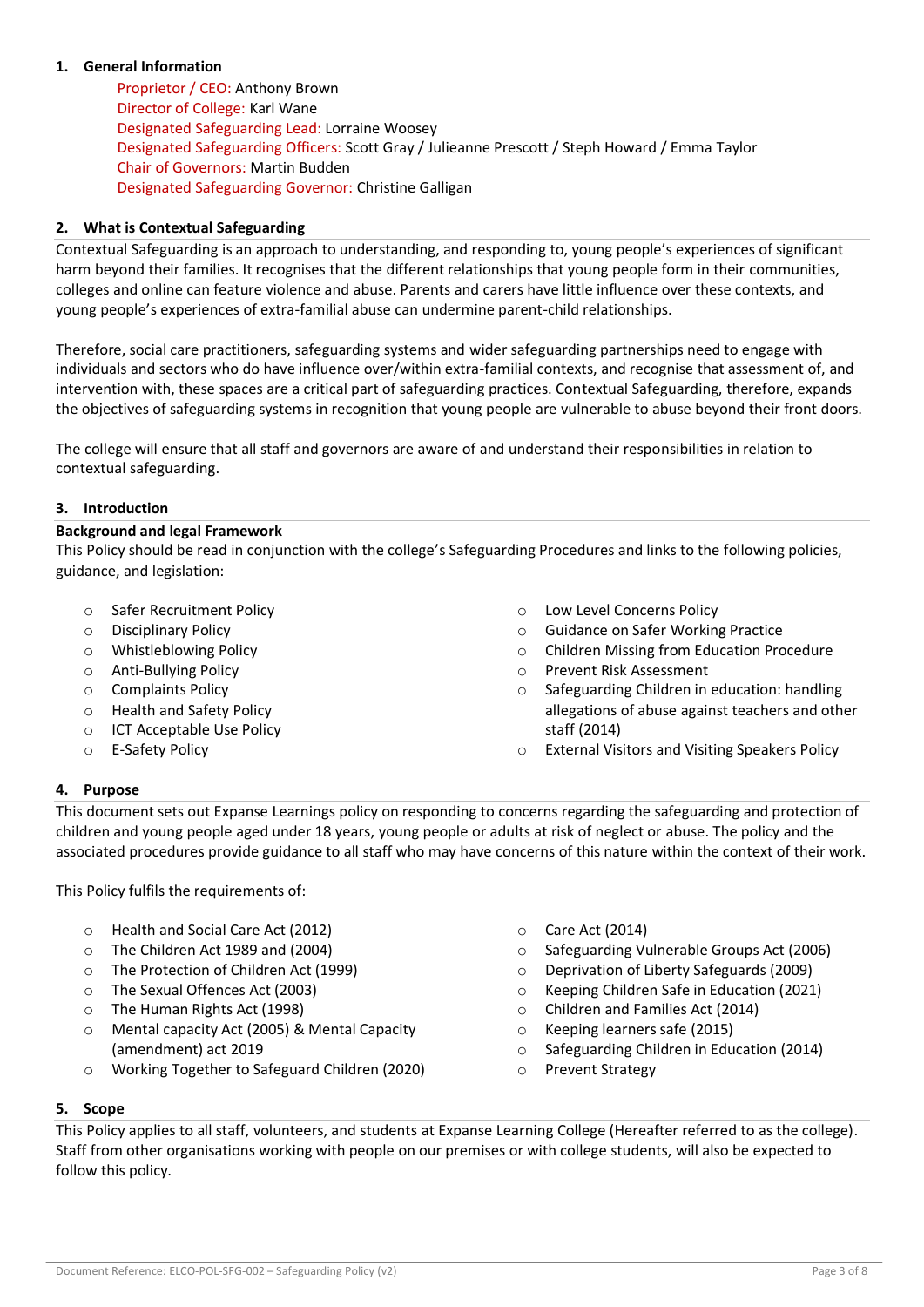## <span id="page-3-0"></span>**6. Policy Statement**

The college regards the protection of children and adults at risk as a priority and is committed to safeguarding these groups. The principles of this policy are as follows:

- o The protection of children, young people and adults at risk is everyone's responsibility.
- o Staff should not assume someone else will take action.
- $\circ$  The college will follow statutory and specialist guidelines in working with children, young people and adults at risk.
- o The college will seek to support all those affected by abuse.
- $\circ$  The college will seek to prevent vulnerable people from radicalisation or undue influence that may cause harm to themselves or others.
- o The college will review its Safeguarding Policy annually
- $\circ$  Ensure all Service Users know who they can approach in the organisation if they are worried or in difficulty.

The college recognises its duty to safeguard students encompasses specific safeguarding issues including Child Sexual Exploitation (CSE), Child Criminal Exploitation (CCE), Sexual Harassment and Sexual Violence, Female Genital Mutilation (FGM) forced Marriage, radicalisation, peer on peer abuse, up skirting and the importance of online safety.

The Chair of Governors will liaise with the local authority on safeguarding issues in the event of an allegation being made against the Chief Executive.

The Designated Safeguarding Lead (DSL) also covers the duties of the Designated Senior Person (DSP). The DSL has overall responsibility for safeguarding within the organisation. The Director of College acts as the Deputy Designated Safeguarding Lead. The college also employ Designated Safeguarding Officers (DSO) all of whom provide advice and support to other staff on welfare and safeguarding matters. During core working hours the DSL and DSO will be available. Outside of these hours all safeguarding concerns should be reported to the Wigan Emergency Duty Team (EDT) – **0161 834 2436** or the police.

Staff members who have concerns about a student should raise these with the DSL or DSO who will decide whether to make an alert to the Wigan Local Authority Safeguarding Team. However, any staff member can refer their concerns about a child to children's social care directly. Where an allegation or suspicion of abuse has been reported to the relevant Local Authority Safeguarding Team, the college will work in partnership with them to determine the next steps

Early Help will be achieved through engaging with a range of agencies to coordinate Education Health Care plans or where a child may be at risk of modern slavery, being radicalised or exploited, is a young carer or showing signs of being drawn into anti-social behaviour, including gang involvement and association with organised crime groups. The college will engage other services where necessary. The college adheres to Wigan Safeguarding Children's Board and (WSCB) and the Greater Manchester Safeguarding Partnership Procedures. Wigan Council have established a Multi-Agency Safeguarding Hub (MASH) for Help and Protection of Children

The school can contact the MASH for help and protection of Children with any concerns about children and young people who may need help and protection. MASH will provide help and protection for Children who will receive a range of support, this will involve advice and guidance including signposting to services, early help enquiries, assessment, and support from Start Well or Children's Social Care.

Contact can be made through the following ways:

#### *Child Referral Adult Referral*

*Wigan Council* Telephone contact – 01942 828300 or Wigan Safeguarding and Children Board on 01942 486025 or [wscb@wigan.gov.uk](mailto:wscb@wigan.gov.uk) Email – EarlyHelp.Logging@wigan.gov.uk

> Or through a professional referral: <https://apps.wigan.gov.uk/ChildReferral/>

> > Wigan LADO - 01942 486042 Email: [lado@wigan.gov.uk](mailto:lado@wigan.gov.uk)

by writing to: Wigan Safeguarding Children Board, Wigan Life Centre, PO Box 100

*Wigan Council*

Adult Safeguarding adults 01942 828777

out of hours 0161 834 2436

[www.wigansafeguardingadults.org/](http://www.wigansafeguardingadults.org/)

<https://apps.wigan.gov.uk/adultsafeguardingreferrals/>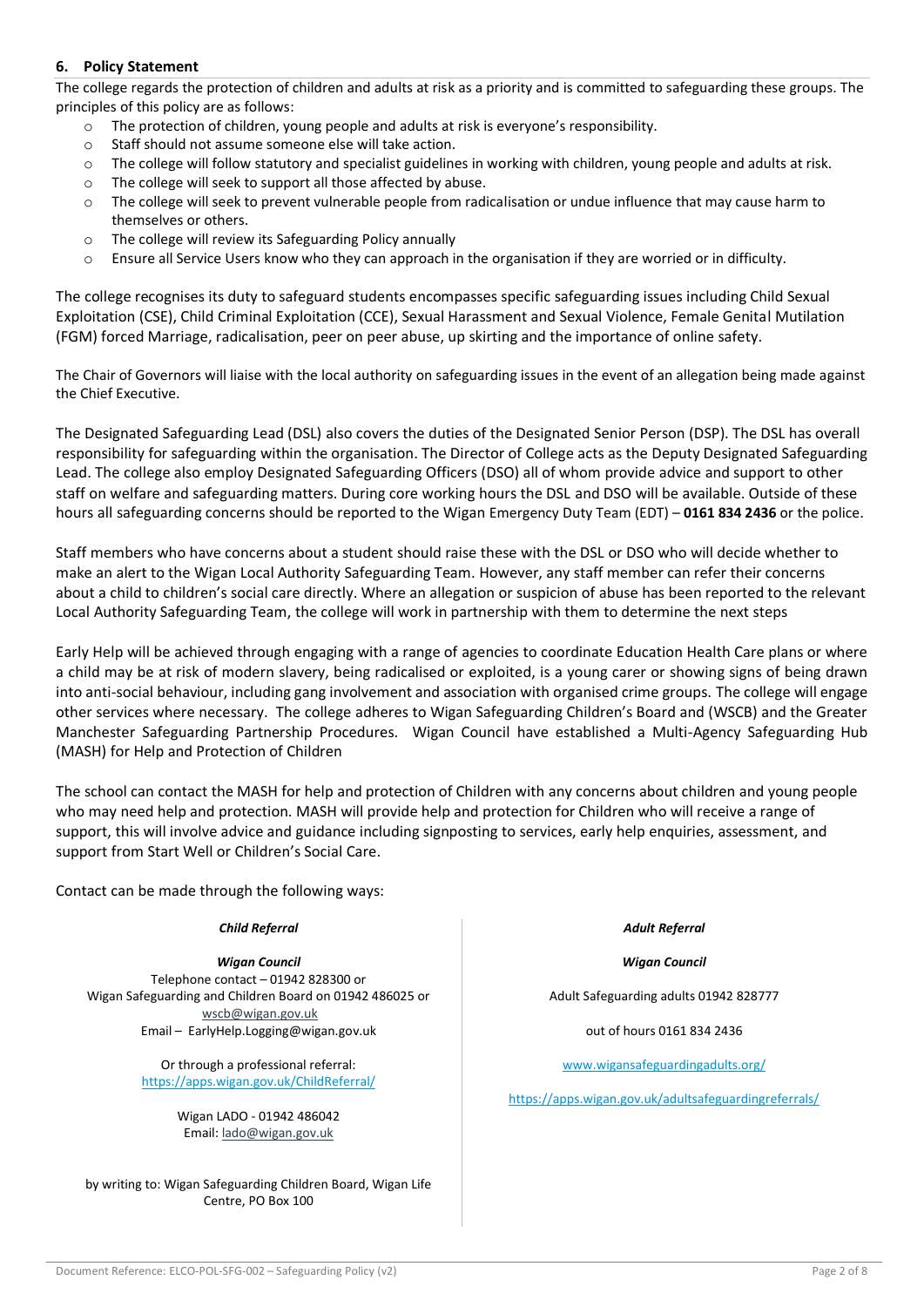In line with Keeping Children Safe in Education (2021), the college have a duty to protect students against Peer-on-Peer abuse.

There are many forms of abuse that can occur between peers, such as physical abuse, sexually harmful behaviour/sexual abuse, sexual harassment and sexual violence, bullying (including banter), cyber bullying, sexting, up skirting initiation/hazing and prejudiced behaviour.

All **significant** concerns around peer-on-peer abuse must be reported to the relevant Safeguarding Team (DSO & DSL) immediately either in person or by phone. A written report must be uploaded to Databridge using (College) – Pastoral & Safeguarding Event function.

The college will exercise care in the appointment of all those working with children, young people, and adults at risk, working to 'Keeping Children Safe in Education' and 'Keeping Learners Safe' by ensuring that everyone working with children, young people adults at risk:

- o has undergone pre-employment checks in line with current legislation including an appropriate Disclosure and Barring Service check
- o is adequately trained and supervised.
- o understands and follows the college Safeguarding Policy and Procedures
- o understands the Prevent Procedures.
- o is registered with their relevant professional body (if appropriate)
- o All staff including volunteers will undertake safeguarding training on a regular basis and demonstrate their knowledge in their practice.
- $\circ$  All staff working within the college will attend Prevent Training and embed the strategy into their everyday work. The college will promote safeguarding through improving the personal knowledge of Service Users of their own safety and by ensuring they are and feel safe.

#### <span id="page-4-0"></span>**7. Roles & Responsibilities**

#### **Implementation**

- o The college Senior Leadership Team (SLT) is responsible for the implementation and supervision of this policy.
- o A nominated member of the Board of Governors will lead on safeguarding and will receive regular reports on safeguarding matters.
- o All safeguarding procedures will be implemented by all staff and volunteers.
- o The Designated Safeguarding Lead will be responsible for investigating any safeguarding concerns reported.

#### **Support, Advice and Communication**

Information and advice regarding this Policy can be obtained from the Designated Safeguarding Lead.

Staff requiring personal support due to a disclosure or investigation will receive support from Shared Services

#### <span id="page-4-1"></span>**8. Review**

This Policy will be reviewed to respond to changes in legislation and current practice. This policy will be reviewed by the board of governors

| Impact of non-compliance:                                      |        |                                                                                      |                               |                              |  |  |  |  |
|----------------------------------------------------------------|--------|--------------------------------------------------------------------------------------|-------------------------------|------------------------------|--|--|--|--|
|                                                                | Staff: | Disciplinary action, prosecution                                                     |                               |                              |  |  |  |  |
| Student:                                                       |        | Not applicable                                                                       |                               |                              |  |  |  |  |
| Legislation/organisational:                                    |        | Reputational damage, litigation, statutory and non-regulated compliance. prosecution |                               |                              |  |  |  |  |
| Compliance lead:                                               |        | Pastoral and Care                                                                    |                               |                              |  |  |  |  |
| <b>Policy Reference:</b>                                       |        | ELCO-POL-SFG-002                                                                     |                               |                              |  |  |  |  |
| Version:                                                       |        | 2                                                                                    |                               |                              |  |  |  |  |
| <b>Agreed policy location:</b>                                 |        | DatabridgeMIS                                                                        |                               |                              |  |  |  |  |
| Does the policy require Governor approval?                     |        | Yes                                                                                  |                               |                              |  |  |  |  |
| <b>Approval</b>                                                |        |                                                                                      |                               |                              |  |  |  |  |
| <b>Prepared by</b>                                             |        | Approved by                                                                          | <b>Counter Signatory</b>      | <b>Governor Approval</b>     |  |  |  |  |
| Lorraine Woosey                                                |        |                                                                                      | Karl Wane                     | Christine Galligan           |  |  |  |  |
| 01/09/2021                                                     |        | 01/09/2021                                                                           | 01/09/2021                    | 12/09/2021                   |  |  |  |  |
|                                                                |        |                                                                                      |                               | C Garliga                    |  |  |  |  |
| Head of Care and Development<br>(Designated Safeguarding Lead) |        | CEO                                                                                  | Director of Post 16 Education | Governor (Safeguarding Lead) |  |  |  |  |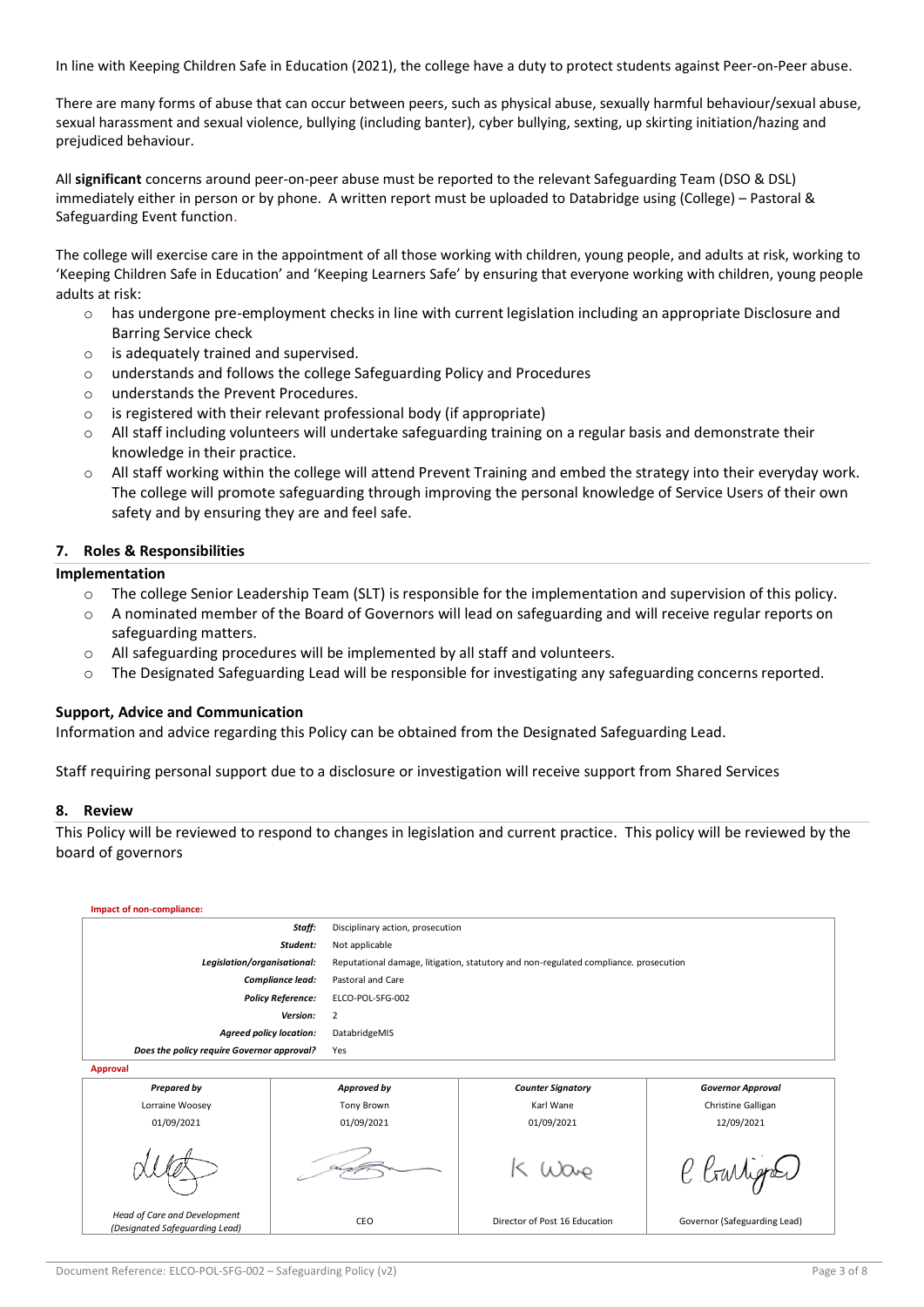**Version Control**

| Version | Date       | <b>Revision</b> | <b>Review Date</b> |
|---------|------------|-----------------|--------------------|
|         | 01/09/2020 | Policy Review   | 31/08/2021         |
|         | 01/09/2021 | Reviewed        | 31/08/2022         |
|         |            |                 |                    |
|         |            |                 |                    |
|         |            |                 |                    |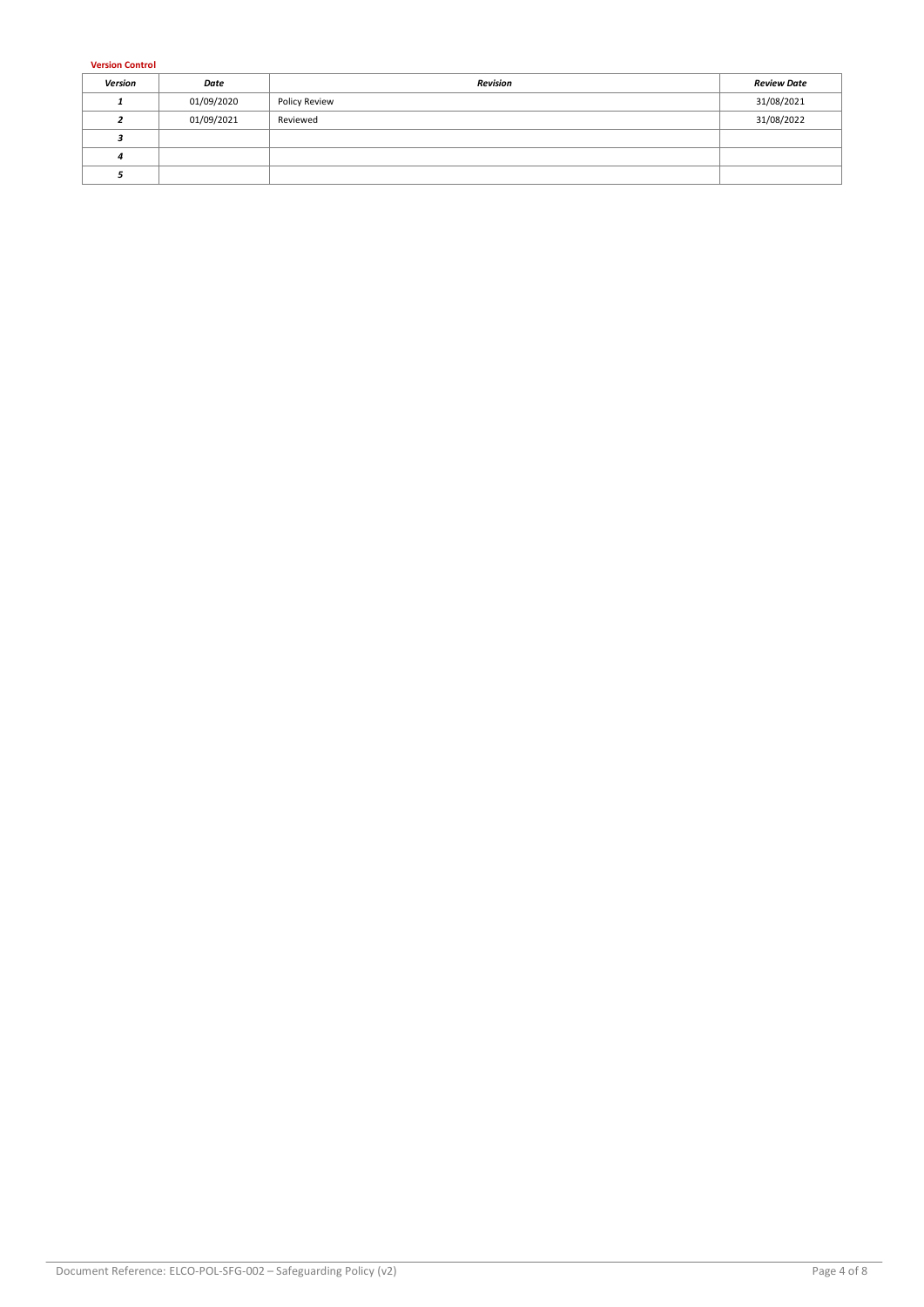## <span id="page-6-0"></span>**Appendix 1:** Preventing Extremism & Radicalisation Procedure

## **Introduction**

The college is committed to providing a secure environment for students where they feel safe and are kept safe. All staff at the college recognise that safeguarding is everyone's responsibility irrespective of the role they undertake or whether their role has direct contact or responsibility for students or not.

The college's Preventing Extremism and Radicalisation Safeguarding Policy also draws upon the guidance contained in the DfE Guidance "Keeping Children Safe in Education, (2021)"; and "Prevent: Resources Guide". The document also takes into account advice from the government document "Prevent duty guidance for England and Wales."

#### **The college Ethos and Practice**

When operating this procedure, the college uses the following accepted Governmental definition of extremism which is: *'Vocal or active opposition to fundamental British values, including democracy, the rule of law, individual liberty and mutual respect and tolerance of different faiths and beliefs; and/or calls for the death of members of our armed forces, whether in this country or overseas'.* 

There is no place for extremist views of any kind in our organisation, whether from internal sources – service, staff, or external sources. Our students see our organisation as a safe place where they can explore controversial issues safely and where our staff encourage and facilitate this – we have a duty to ensure this happens.

As an organisation we recognise that extremism and exposure to extremist materials and influences can lead to poor outcomes for our students and so should be addressed as a safeguarding concern as set out in the flow chart. We also recognise that if we fail to challenge extremist views we are failing to protect our students.

Extremists of all persuasions aim to develop destructive relationships between different communities by promoting division, fear and mistrust of others based on ignorance or prejudice and thereby limiting the life chances of our students.

Education is a powerful weapon against this; equipping young people with the knowledge, skills and critical thinking, to challenge and debate in an informed way. Therefore, at the college we will provide a broad and balanced curriculum, delivered by skilled professionals, so that our students are enriched, understand and become tolerant of difference and diversity and also to ensure that they thrive, feel valued and not marginalized.

Furthermore, we are aware that our students can be exposed to extremist influences or prejudiced views from an early age which emanate from a variety of sources and media, including via the internet, and at times service users may themselves reflect or display views that may be discriminatory, prejudiced or extremist, including using derogatory language.

Any prejudice, discrimination, or extremist views, including derogatory language, displayed by students or staff will always be challenged and where appropriate dealt with in line with the college Behaviour Policy for students and the college Code of Conduct Policy for staff.

As part of wider safeguarding responsibilities, the college staff will be alert to:

- o Disclosures by students of their exposure to the extremist actions, views or materials of others outside of the organisation, such as in their homes or community groups, especially where service users have not actively sought these out.
- o Students accessing extremist material online, including through social networking sites.
- o Parental / care giver reports of changes in behaviour, friendship or actions and requests for assistance.
- o Partner organisations, local authority services, police reports of issues affecting students in other settings.
- o Students voicing opinions drawn from extremist ideologies and narratives.
- o Use of extremist or 'hate' terms to exclude others or incite violence
- o Intolerance of difference, whether secular or religious or, in line with the college's equality policy, views based on, but not exclusive to, gender, disability, homophobia, race, colour or culture
- o Attempts to impose extremist views or practices on others such as Anti- Western or Anti-British views.

Our organisation will closely follow any locally agreed procedure as set out by the Local Authority for safeguarding individuals vulnerable to extremism and Radicalisation.